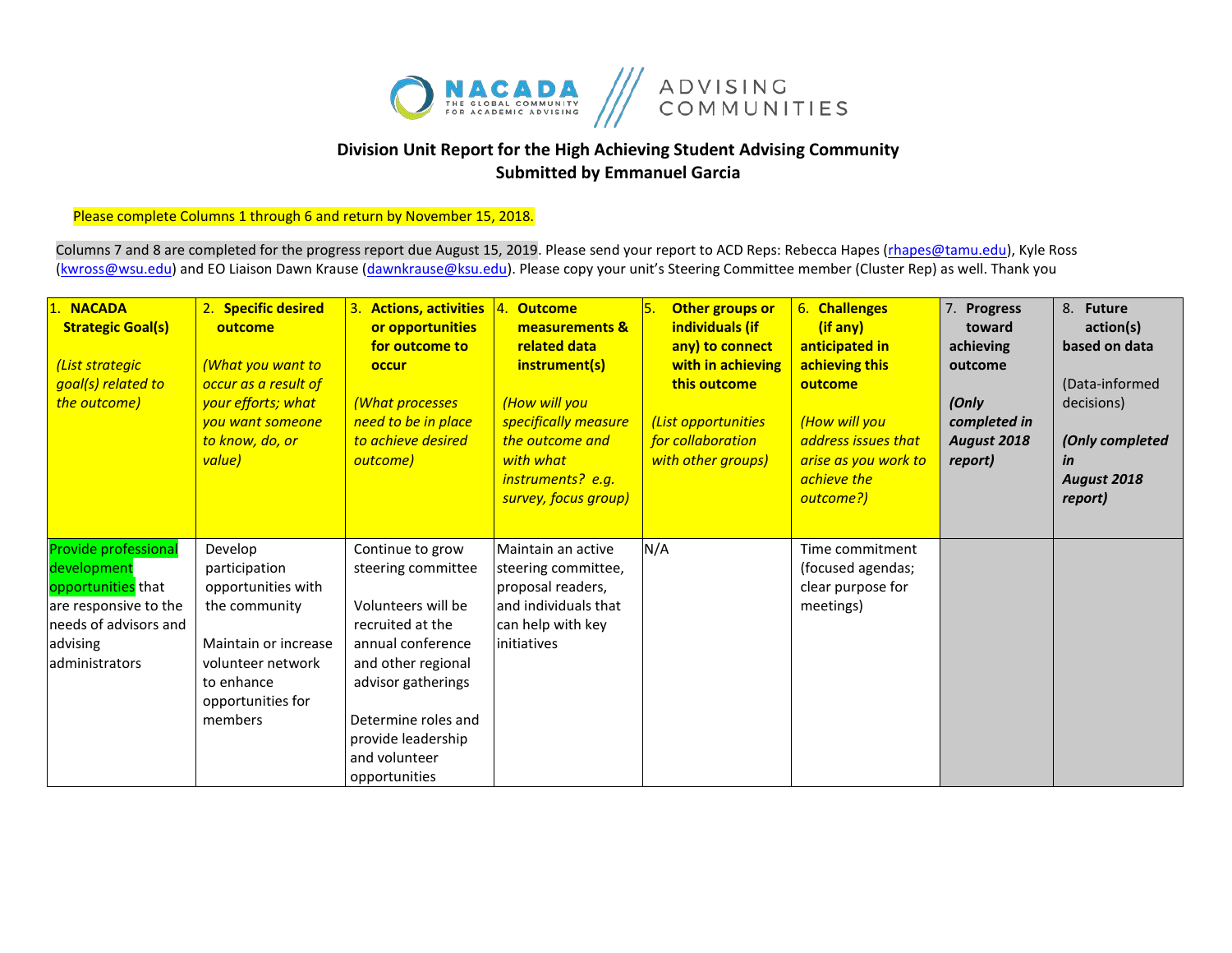| <b>Reoccurring steering</b><br>committee meetings<br><b>Expand the use of</b><br>innovative<br>technology tools and<br>resources to support<br>the work of the<br>Association | Encourage<br>development and<br>leadership<br>opportunities for<br>steering committee<br>members<br>Provide members an<br>opportunity to<br>create strategic<br>initiatives for the<br>advancement of the<br>community | Create dates/times<br>for online meetings<br>Host meetings                                                                                                                       | <b>Steering committee</b><br>meetings should take<br>place quarterly<br>during academic year                                                                           | N/A | Scheduling a time to<br>meet (email<br>requests for<br>availability months<br>in advance)<br>Remain considerate<br>of members who<br>cannot attend<br>meetings (minutes;<br>provide additional<br>avenues for input-<br>via slack/email) |  |
|-------------------------------------------------------------------------------------------------------------------------------------------------------------------------------|------------------------------------------------------------------------------------------------------------------------------------------------------------------------------------------------------------------------|----------------------------------------------------------------------------------------------------------------------------------------------------------------------------------|------------------------------------------------------------------------------------------------------------------------------------------------------------------------|-----|------------------------------------------------------------------------------------------------------------------------------------------------------------------------------------------------------------------------------------------|--|
| Continue to<br>develop/update a<br>community snapshot<br>for NACADA (Expand<br>and communicate<br>the scholarship of<br>academic advising)                                    | Revise/update<br>current document to<br>give a quick<br>overview of our<br>group to interested<br>parties.                                                                                                             | Identify a point<br>person to lead the<br>initiative.<br>Recruit members to<br>help with document<br>updating                                                                    | Presenting document<br>to NACADA                                                                                                                                       | N/A | Gathering<br>information that best<br>represents our group<br>(create a draft for<br>steering committee<br>review and approval)                                                                                                          |  |
| Maintain/Establish<br>task forces to help<br>with large, ongoing<br>community projects<br>(expand the use of<br>innovative<br>technology tools and<br>resources)              | Create<br>opportunities for<br>leadership<br>Support community<br>engagement and<br>advancement                                                                                                                        | Maintain/Establish<br>task forces with<br><b>Steering Committee</b><br>Recruit task force<br>leaders and<br>members to support<br>initiatives associated<br>with each task force | Establish groups to<br>work toward a goal<br>(i.e. Slack<br>engagement)<br><b>Timelines for</b><br>projects should be<br>presented and<br>groups will show<br>progress | N/A | Time commitment<br>(provide task force<br>leaders time during<br>the steering<br>committee meetings<br>to discuss<br>progress/challenges<br>and solicit help if<br>needed)                                                               |  |